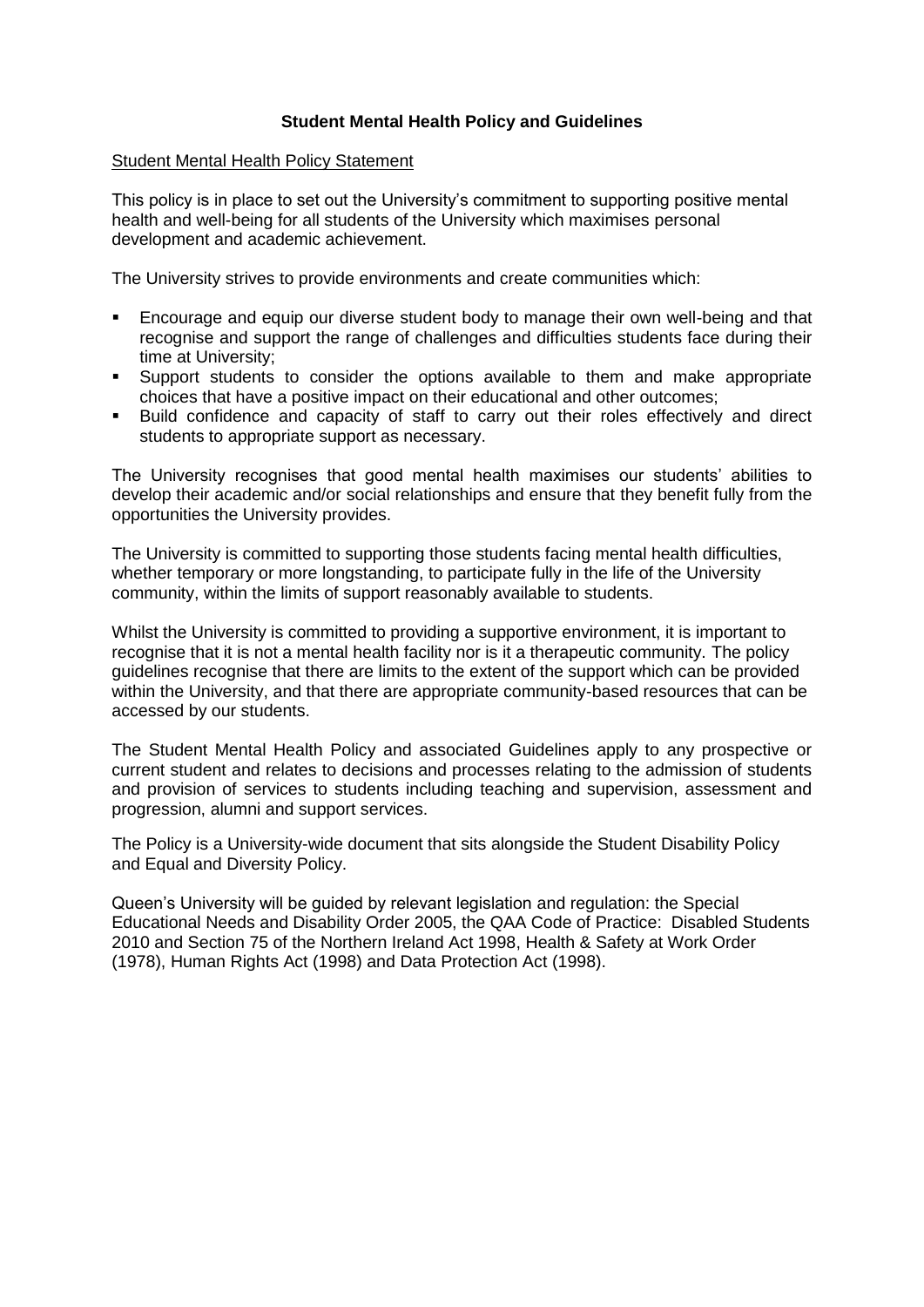# **Implementation Guidelines for the Student Mental Health Policy**

### 1. Purpose of the Policy and Guidelines

These Guidelines provide a framework for documenting the University's provision for students experiencing mental health difficulties, and will be reviewed on a regular basis based on feedback from students, members of staff, external agencies and other stakeholders.

The University has specific legal responsibilities towards student applicants and students whose mental health difficulty falls within the definition of disability within the law, as well as ethical commitments to equal opportunities. These student applicants and students may need reasonable adjustments to enable their equal participation and access to opportunities at Queen's. Support available to students with disabilities is outlined in the University's Student Disability Policy and Guidelines.

#### 2. Underpinning Principles

**.** 

- Everyone has a state of mental health. Mental Health describes a sense of wellbeing; the capacity to live in a resourceful and fulfilling manner, having the resilience to deal with the challenges and obstacles which life presents. One role of the mental health policy is to ensure that ways to promote and support good mental health are part of a holistic approach to student development.
- Mental health 'problems' or 'difficulties' may describe temporary reactions to an event, stress or external pressure, and may also be used to describe long-term psychiatric conditions which may have significant effects on an individual's functioning.<sup>1</sup> The policy looks at the needs of students with some form of mental health difficulty which may inhibit their ability to participate fully in higher education without appropriate support. Many of us experience symptoms of mental health difficulties at some point in our lives (e.g. disturbed sleep patterns, lack of motivation, anxiety). As with physical ill health, mental health difficulty can be either temporary or more permanent, and range in severity from mildly disabling to seriously debilitating in either the short or medium to long term.
- Students should be encouraged to take an active part in managing their own wellbeing, communicating their needs, seeking support from the University and developing skills for coping with challenging personal and professional situations.
- The University's commitment to the promotion of good mental health is shaped by its overriding educational purpose. The University strives to ensure that students with identified mental health difficulty and/or emotional distress receive reasonable support in their goal to undertake and complete their academic studies. This is in the context of available resources and achieving a balance between the needs of individuals and the needs of wider student and staff bodies.
- Queen's aims to procure benefits for the University community as well as Northern Ireland society as a whole through the creation of a non-stigmatising, well-informed community through the promotion and awareness of positive mental health. This approach should underpin all elements of the student experience at Queen's, and the University works to integrate the promotion of positive mental health into institutional strategies, policies and activities, as appropriate.

 $<sup>1</sup>$  Adapted from AMOSSHE Good Practice Guide, 'Responding to student mental health issues' (2007).</sup>

X:\2 Student Affairs\2.1 Student Support & Welfare\2.4 Mental Health Policy\2012-13 Policy Development\Final Mental Health Policy and Guidelines EC.docx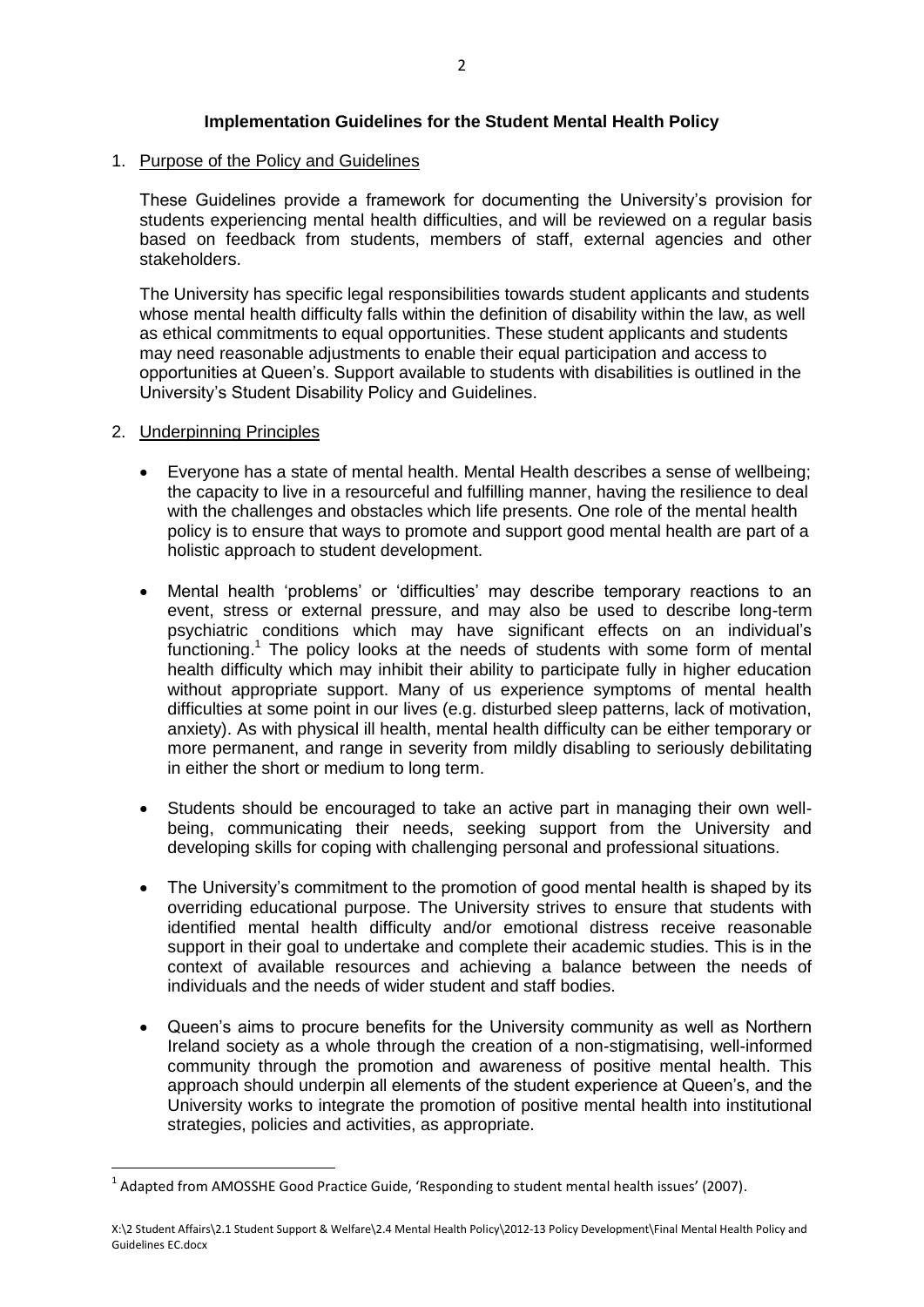# 3. Confidentiality

All staff must comply with the Data Protection Act 1998 and the University's Data Protection Policy. This includes the handling of sensitive personal data, which includes information on physical or mental health, or if the information has been given in circumstances where the confidant must reasonably have understood that what was said was confidential.

Disclosure of sensitive personal data without consent is permitted only where:

- The person receiving the information considers that the student is a danger to them self or others;
- Anyone under the age of 18 appears to be at risk of abuse;
- The University is called upon in legal circumstances to give information.

A member of staff must make every reasonable effort to gain the student's permission to discuss their concerns with another member of staff, indicating that they are worried about the student and would like to seek advice. This includes contacting the student by means available (e.g. telephone, email, letter if appropriate).

The confidentiality of students attending the Counselling Service or registered with Disability Services is established through professional requirements and law. There is a specific confidentiality framework students are made aware of when they attend these services. In most instances, staff in these areas will not be able to confirm whether a student is using the service if the student has not disclosed this themselves.

The University recognises that under SENDO, if a student discloses their disability to any member of staff at any stage, the University is deemed to be aware of the student's disability. Staff should be proactive and provide opportunities for students to disclose. Disability Services in conjunction with the Data Protection Officer at Queen's is planning to produce guidelines for Schools and Directorates on how to ensure that Disability Services is informed once a student discloses their disability to a member of University staff. The guidelines will also provide advice in the event of a student not wishing to register with the Service.

# 4. Pre-entry, Admission and Induction

### 4.1 Pre-entry Support

It is recognised that some students with mental health difficulties may find the transition to university life daunting and may have concerns regarding disability provision and living away from home. In order to alleviate these concerns the University can arrange for prospective students to visit the campus before they decide to study at Queen's. Disability Services is happy to meet the individual to discuss their support needs, arrange for them to meet staff from Schools and have a tour of University accommodation.

# 4.2 Admission

The University's Admissions Policy 2011 explicitly states that the University:

 Encourages applications from suitably qualified applicants, particularly from groups which are currently under-represented in Higher Education.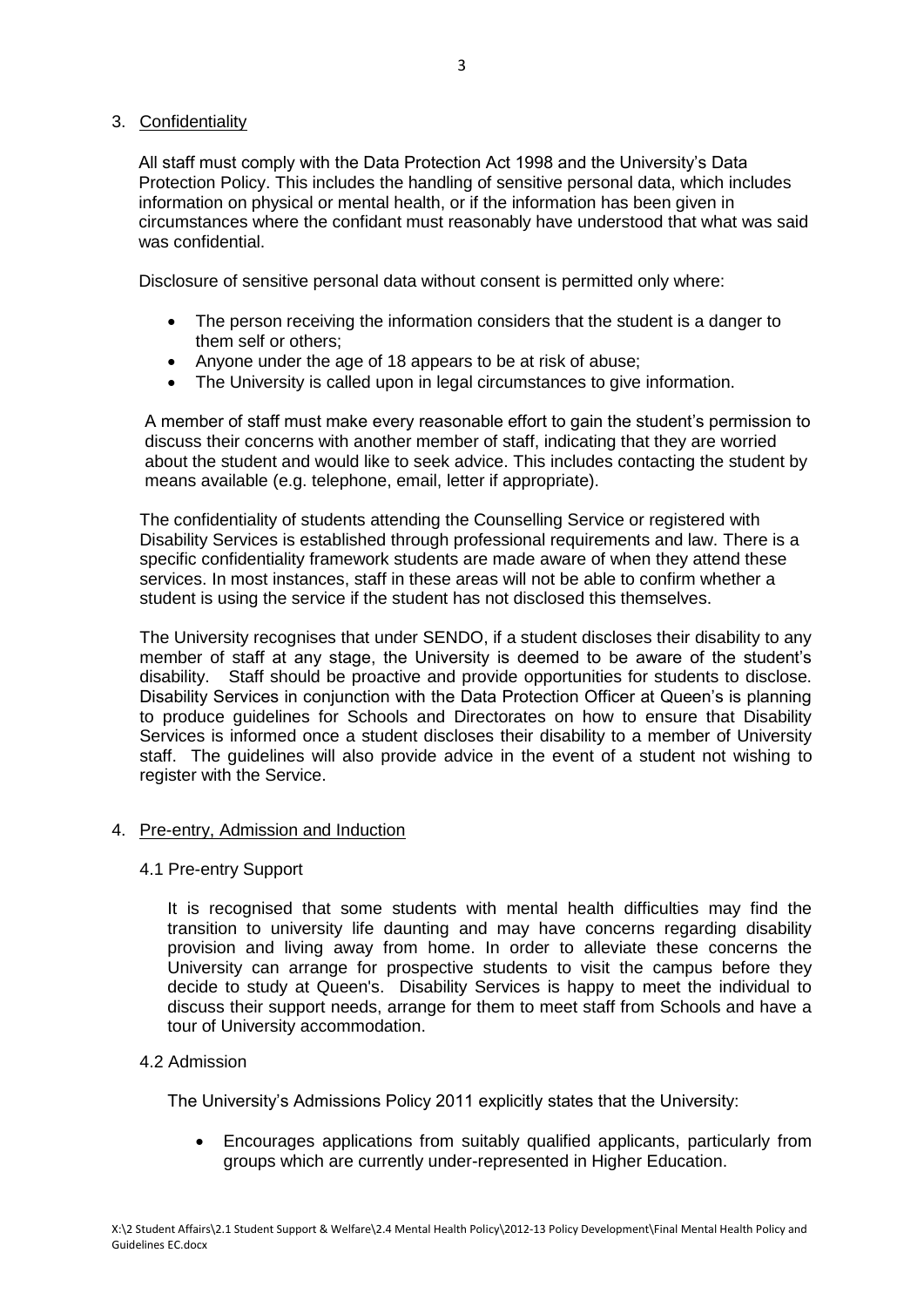- Selects on the basis of fair, transparent, reliable and objective criteria, applied equitably and consistently.
- Admits best qualified applicants to courses in line with the University's priorities, the targets agreed in academic plans and within the overall constraints applied by the government and professional bodies.

An individual's state of mental health will not be considered prior to an offer being made. On receipt of an offer from the University, applicants with disabilities will be asked to complete a questionnaire to determine reasonable adjustments, should they be accepted and placed on their chosen course at Queen's.

In certain cases, a risk assessment may be deemed necessary and if so a panel of appropriate experts and School representatives will be established.

In the extremely unlikely event that there are fitness to practise concerns and where reasonable adjustments cannot be made, the University reserves the right to withdraw an offer.

The process for appealing decisions not to implement adjustments requested is set out in Annex 1 of the Student Disability Policy.

4.3 Welcome and Induction

Attending an induction is a key part of successfully settling in to University life, knowing what to expect and where to go for help or support.

All new first year undergraduate students are offered an induction programme prior to the first week of teaching. Attendance at this programme is required; during this time students will complete their enrolment and registration, be given fundamental information about their course and support available to them, and meet key staff and other students on their course.

The Postgraduate Student Centre provides an introduction to key services for Postgraduate Students within its Welcome Week and inducts Postgraduate Research Students in respect of the process and regulations relating to the completion of a research degree at Queen's University.

International Student Support team organises a five-day orientation programme in mid-September, prior to the main Welcome and Induction period. Additionally, a fourday orientation programme for international students is held in late January. These orientation sessions allow students to meet staff from International Student Support, academic staff, Students' Union representatives and fellow students. The programme includes tours of the University's academic and recreational facilities and the city of Belfast. Students will also be given advice on adjusting to university academic study, life in university accommodation, living expenses and local immigration requirements.

University-wide orientation and induction is provided, as well as specific programmes or contacts for mature students, students with disabilities, students with experience of care and students living in Queen's accommodation. Efforts will be made to make students aware of these programmes or contacts prior to or during registration. The University-wide orientation and induction usually takes place the week prior to the start of teaching, and is led by a team of Student Guides who can provide tours, information and host events and activities to help new students meet each other.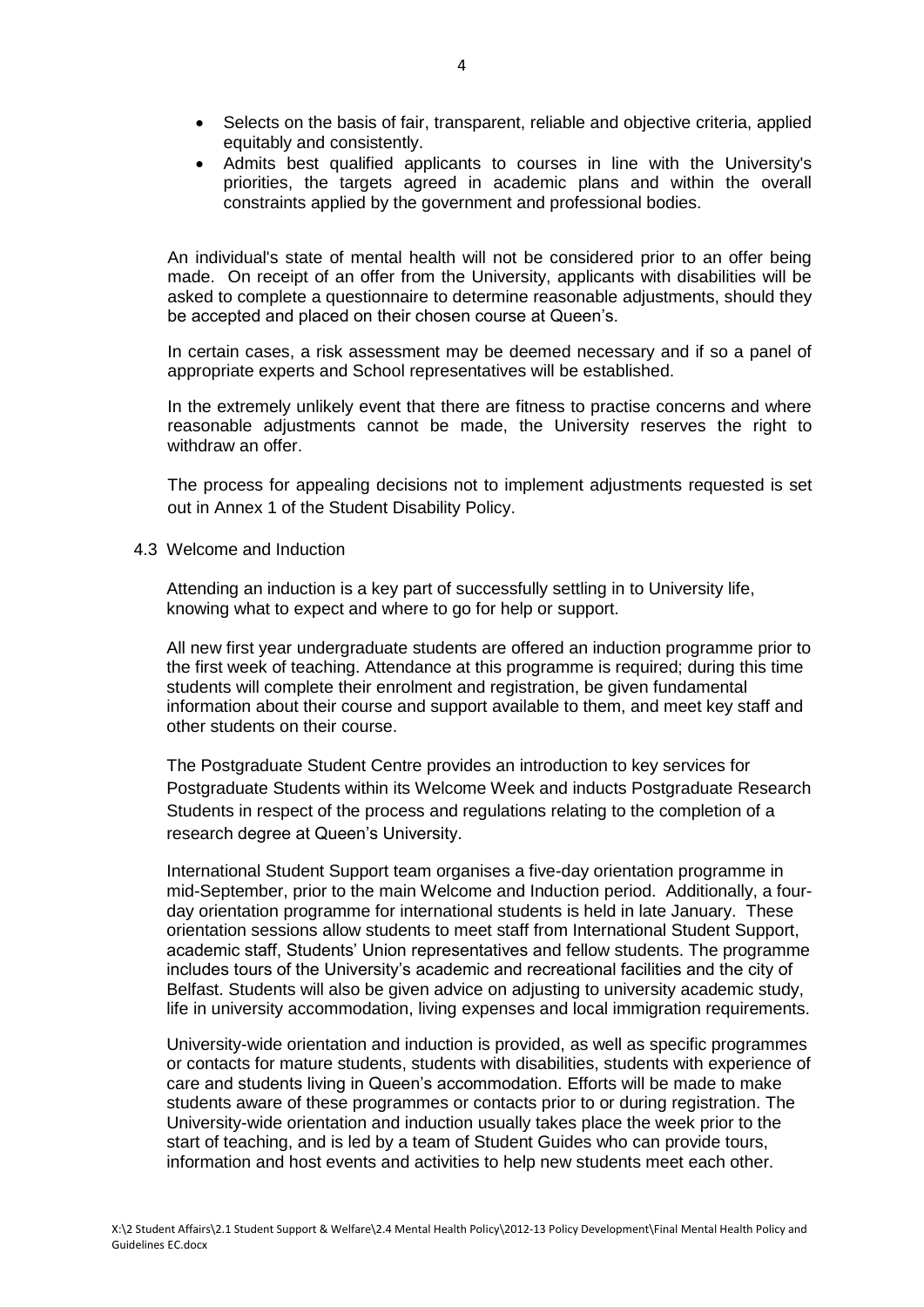#### 5. On Course Support

#### 5.1 Support for Academic Issues or Concerns

A student's first point of contact and main engagement throughout their time at University is usually their academic School. The School is a student's first port of call for issues or concerns relating to their academic studies. Tutors and other School staff should be aware of professional support services, and access relevant advice and training.

There are two common roles for undergraduate students who may be available to provide support; specific Schools may define other key contacts, such as a School Disability Advisor or Senior Tutor. Students should check their handbooks or ask in the School Office if they are unsure as to who to contact.

Personal Tutor: Each undergraduate student is normally assigned a Personal Tutor (this may be called different titles in different academic Schools) whose role it is to be a point of contact and support within your School. We strongly advise you to speak to your Tutor if you have any concerns relating to your time at Queen's, particularly if you think it will affect your progression.

Advisor of Studies: Undergraduate students will normally be an Advisor of Studies, an academic who guides students in technical matters relating to academic progress such as module selection, choice of programme and University progress regulations. Advisers of Studies can act in a general advisory capacity and to assist their students, particularly those in their first year, in meeting requirements of a university environment. Where necessary, they advise their students to seek, guidance and assistance from the range of support provided.

### 5.2 Support Services for Students

Students may chose to go directly to a support service for any issue or concern. The University provides a range of Services which have been established to provide support, advice and guidance to students throughout their time at Queen's, some of which may be particularly helpful to students encountering mental ill health or facing academic or personal difficulties. Further information on the range of academic and personal support available is available through the Student Guidance Centre, International and Postgraduate Student Centre and Students' Union.

#### These include:

Counselling Service Disability Services Learning Development Service Occupational Health and Safety International Student Support Postgraduate Student Centre Accommodation and Hospitality Careers, Employability & Skills Students' Union Sabbatical Officers Students' Union Advice Centre

It is also recognised that there are valuable sources of support for students outside of the formal University structure. These include the Chaplaincies and University Health Centre, both of which work closely with the University support services.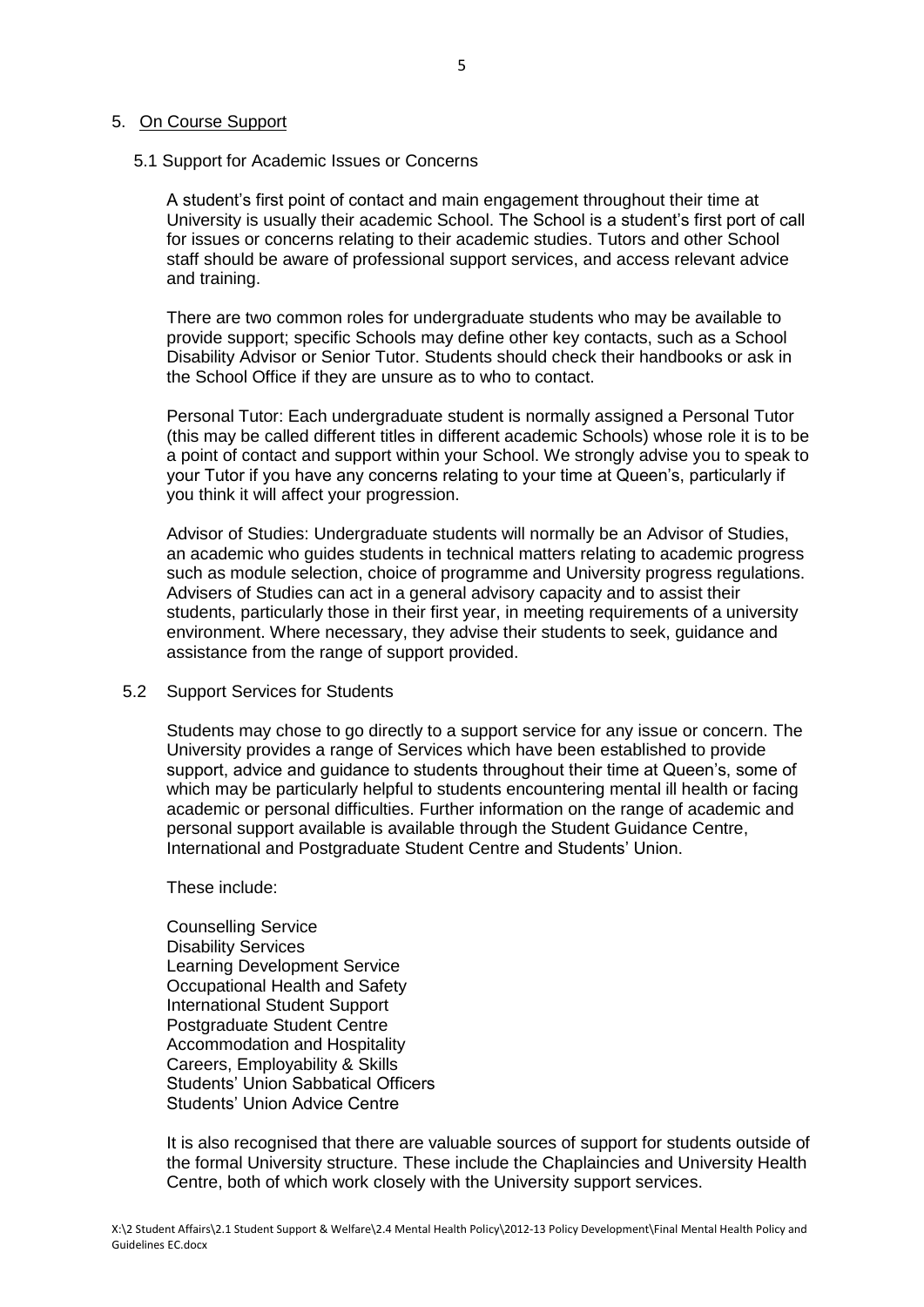In some instances, these services are professional and dedicated to student wellbeing. In other areas, supporting students with mental health difficulties is an important element of the wider service or support being delivered to students. These areas may be a first point of contact for a student in distress, providing signposting to professional support services.

There are instances where the immediate level of concern for a student, or the need for ongoing help or support, extends beyond what the University is able to provide through its support services. The University will endeavour to work with a student to facilitate access to appropriate external support, such as through the NHS or other appropriate organisations. This would include need for personal care, support outside of the academic environment, long-term mental health support and out of hours care.

#### 5.3 Accommodation

The policy for the allocation of student accommodation recognises that some students with mental health disabilities may need to live in University accommodation to ensure that their specific needs can be addressed. Applicants are requested to provide details of their individual requirements, which will be discussed with Disability Services to ensure that appropriate arrangements are made.

Applicants to University accommodation and their external support network should be aware that support is offered to all students by the Residential Life team to assist with the transition to University and settling in to communal living. Queen's Accommodation does not provide a therapeutic community or out of hours support. Depending on the nature of the student's situation and availability of rooms, the University may be able to offer short-term accommodation options to a registered student not living in University accommodation at a per night cost.

If a student is experiencing difficulty relating to accommodation in the private sector, the Students' Union Advice Centre can provide support and advice.

5.4 Financial Support

The Students' Union Advice Centre offers one-to-one advice and support to students experiencing financial difficulties, as well as information and advice on managing money and debt.

Students experiencing unexpected financial difficulties may be able to apply to the University's Student Support or Hardship funds. Details about this and applications are available at: [http://www.qub.ac.uk/directorates/sgc/finance/StudentSupport/,](http://www.qub.ac.uk/directorates/sgc/finance/StudentSupport/) at the Income and Student Finance office (Student Guidance Centre) or Students' Union Advice Centre.

### 5.5 Health and Medical Support

Students with a Belfast address, even if they only live there during the week, are strongly encouraged to register with a General Practice (GP) surgery close to the University – although it must be within a 10 mile radius of your address. If you are ill and need a doctor's note relating to your studies, you must see a GP as soon as possible – your School will have a policy indicating the length of time after your absence that a GP note must be submitted. It is also very important to be registered with a local GP surgery if you are suddenly and unexpectedly ill and require GP (non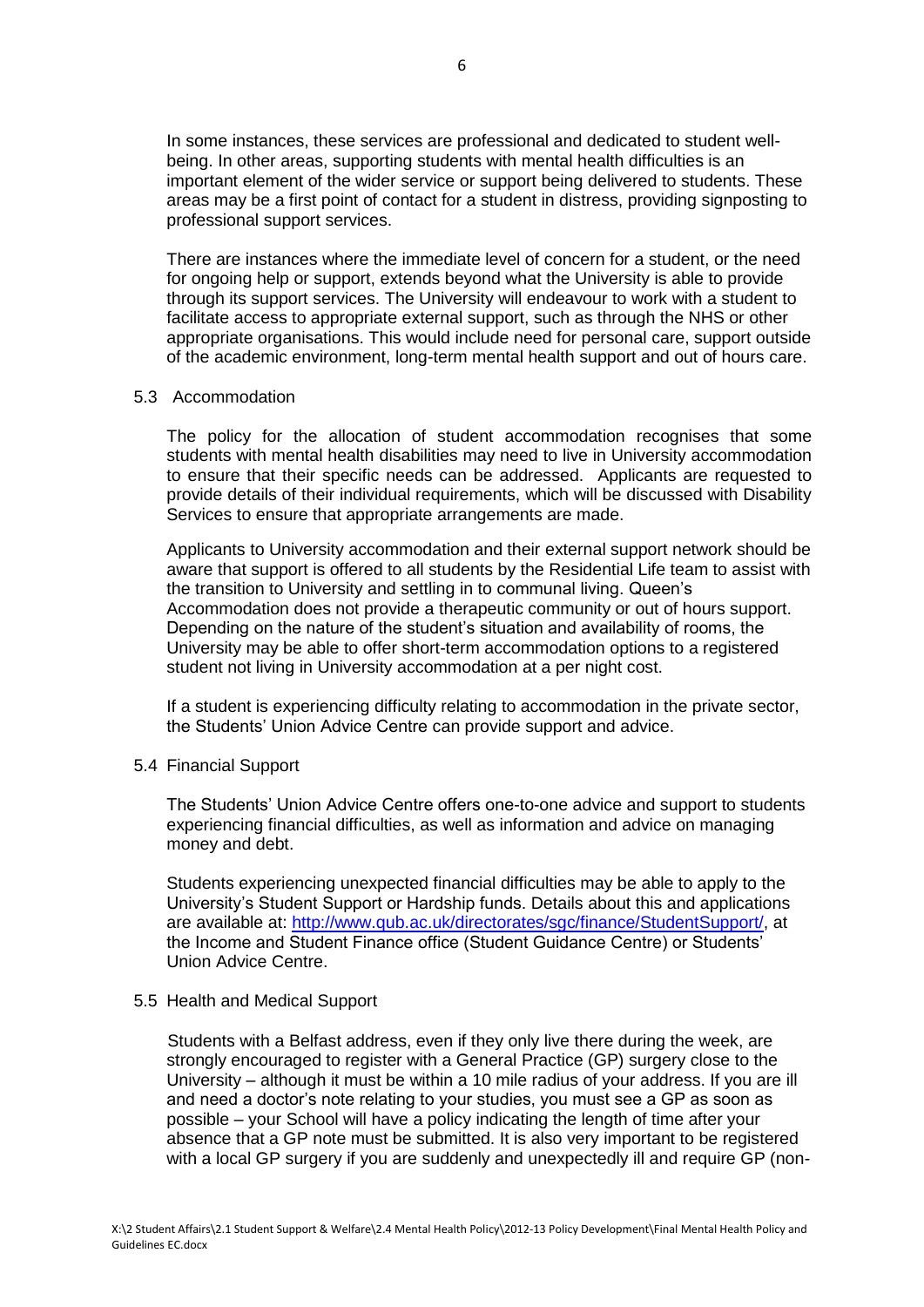emergency) attention. Students from within the United Kingdom can switch back to their 'home' GP during summer break.

5.6 Student Care Protocol

The Student Care Protocol sets out a way of working across support areas to:

- (a) Enable early identification of students potentially needing additional support to maximise their academic attainment while at Queen's
- (b) Set out a clear process for responding to concerns raised about students within Schools or service areas, and
- (c) Establish the steps taken when a student is identified as being at risk of harm to self or others.

A key element of the Protocol is the Student Care Team, a group of staff from University support services who meet fortnightly during term time to consider issues students are encountering. With a student's consent, this may include discussing personal or sensitive information about their circumstances, with a view to offering appropriate support in a co-ordinated way.

All Team members are bound by a confidentiality policy, and wherever possible, actions are taken with a student's consent.

Staff can contact members of the Student Care Team for advice and support in handling student concerns.

5.7 Students who are reluctant to access help or support

Many people believe that only very disturbed people seek help, so signposting to support services might be interpreted as a comment on the severity of the problem. Highlighting other options for support, particularly the student's GP, may be a more comfortable first step.

Students should be reassured that:

- Problems need not reach crisis proportions to benefit from professional help. In fact, it is much easier to work on problems if they are addressed before they reach crisis level. Normalising the process of seeking help may be especially helpful for students.
- Queen's students can speak with a counsellor or other member of the student support team on a once only basis without making a commitment to ongoing support.
- Any contact and information shared by a student with a professional support person is kept strictly confidential, and will not be disclosed to parents, faculty, or other University departments, except with the student's written permission or where there are serious concerns about risk of harm.

Staff should be clear on the level of support they can provide, and their need to share concerns about a student with someone who can help.

While it is important to care about the emotional well-being of students, we cannot make their decisions for them, and engaging with support is always a personal choice. If the student resists referral and concerns remain, contact a member of the Student Care Team to discuss.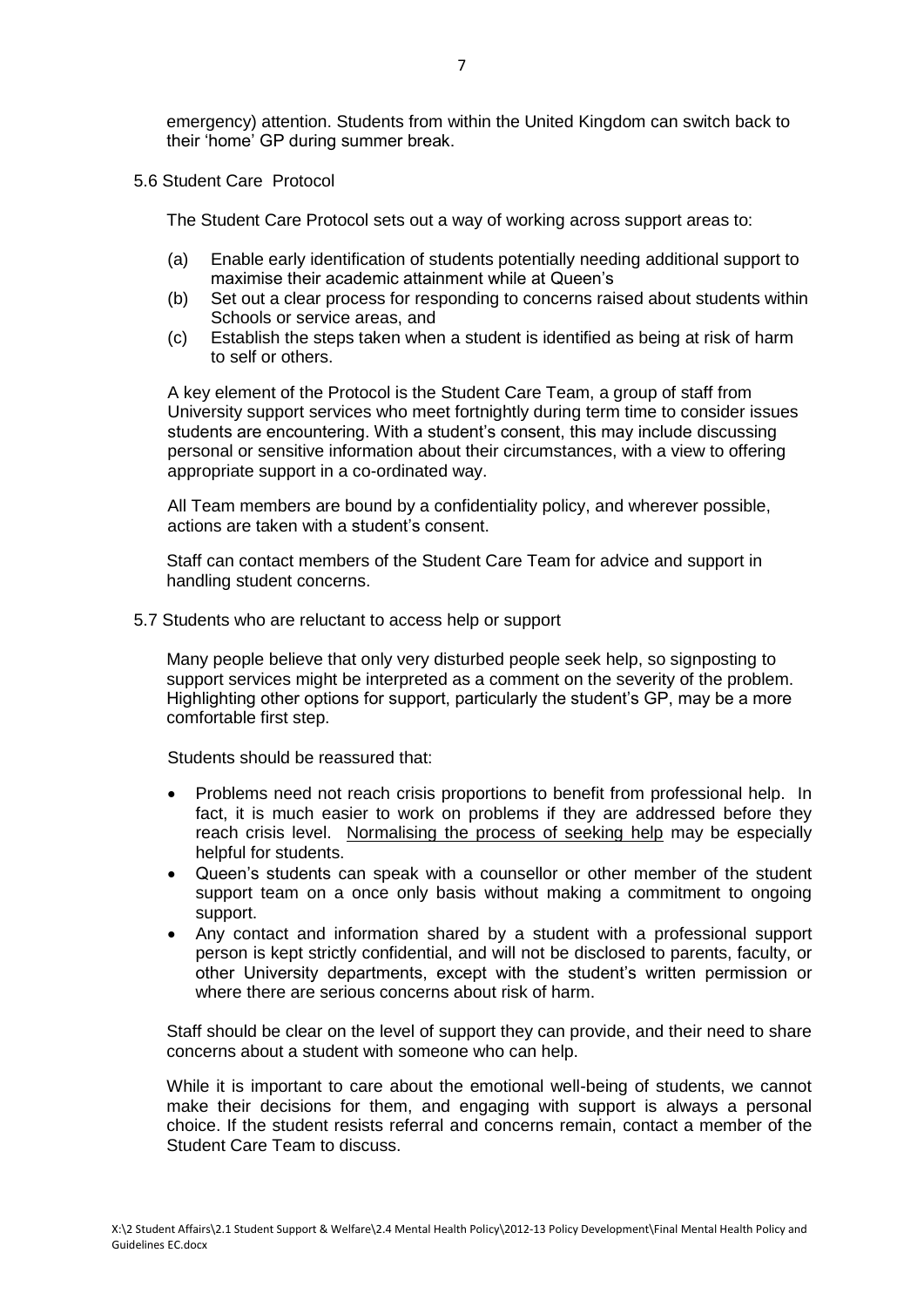Members of staff can offer a referral to the Student Care Team. The form for doing this is part of the Student Care Protocol. There is a section that allows for a student to refuse referral, indicating that:

"I understand that if the person I have discussed this with believes there to be a serious concern for my own wellbeing or that of others they may feel that they have a duty to disclose personal information to the Head of Student Welfare or designate who may discuss this with the University Health Physician. If this is necessary I will be advised via my student email account."

### 5.8 Fitness to Study

It is recognised that the University has a responsibility to balance its duty of care for students with its duty towards all other students and staff. The University will make every effort to provide appropriate support or referrals for students experiencing mental health difficulties. However, there may be occasions when it is deemed in the best interest of the student or the University for a student to withdraw from their studies. The University has developed a Fitness to Study policy which can be obtained from<http://www.qub.ac.uk/directorates/media/Media,252961,en.doc>

# 5.9 Fitness to Practice

A disability or medical condition does not preclude applications for courses which lead directly to professions. However students who study these courses are required to comply with fitness to practise policies of the bodies which govern these professions. The University will seek the advice of the Senior Medical Officer and Disability Services to ensure that disabled students have access to appropriate reasonable adjustments. However, where a student's disability is impacting on their ability to practise, the University will follow the appropriate procedure outlined in the Fitness to Practise policy which can be obtained from <http://www.qub.ac.uk/directorates/media/Media,252957,en.pdf>

### 5.10 Leave of Absence

The University's regulations for students indicate that students may apply to temporarily withdraw from their programme, subject to consultation with their School. A student may also be directed to temporarily withdraw by their School, Occupational Health or a Fitness to Practice panel.

The cumulative limit on applications for temporary withdrawal is two, after which the person must apply for re-admission.

### 6. Crisis Incidents

It is important to be clear that experiencing a mental health difficulty does not mean that someone is a threat to themselves or others. However, there may be occasions when a student requires immediate support and attention due to threats of harm to themselves or others, or behaviours that cause concern. This may include a student threatening to kill or harm themselves in some way, when a student is extremely agitated and cannot be calmed, or when a student is incoherent or rambling in their speech. A student may also be threatening danger to others, either due to threats or threatening non-verbal behaviours.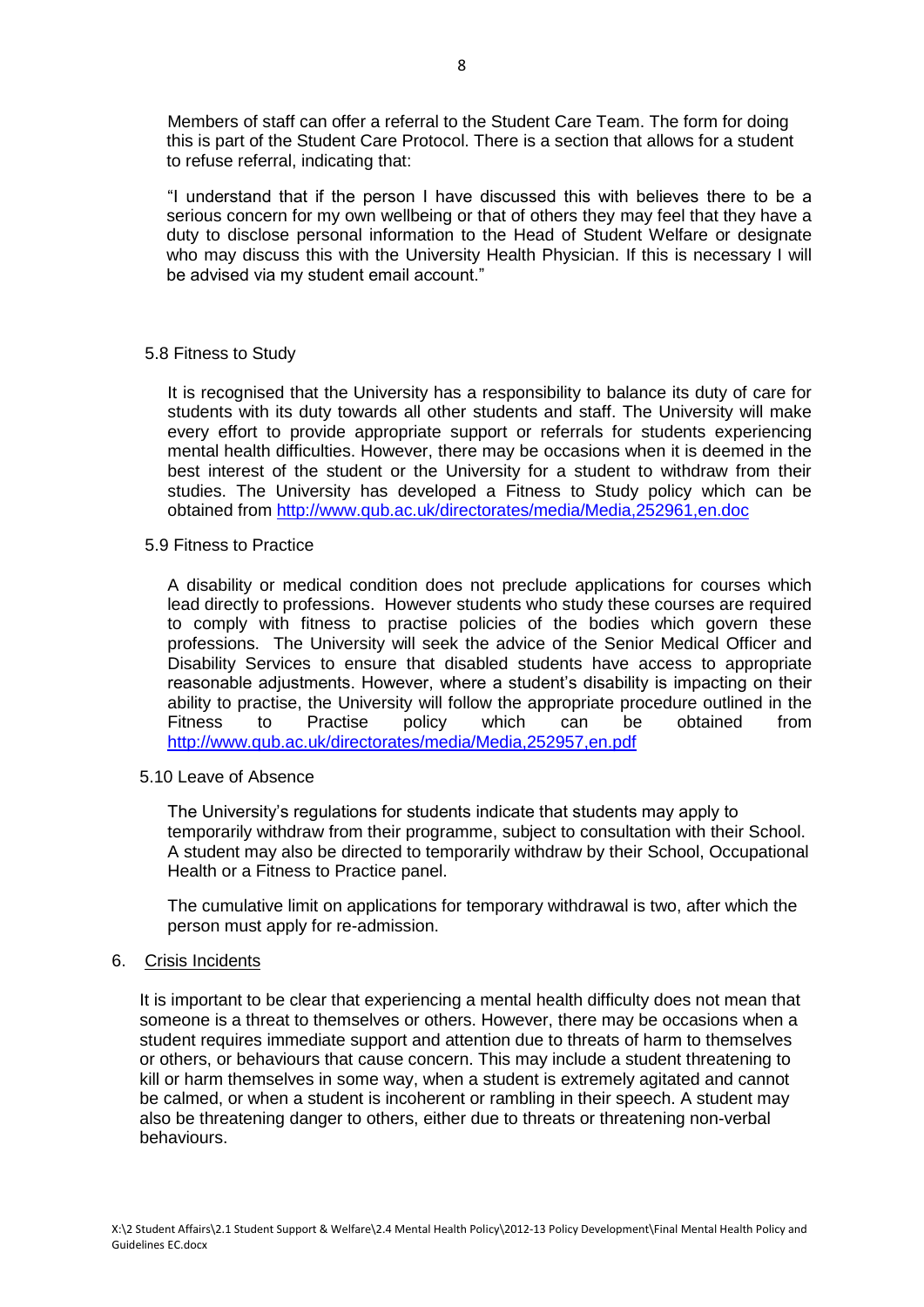Each situation is different and needs to be handled sensitively, with addressing concerns for the wellbeing of all students and staff concerned.

Where there is an immediate concern about harm to a student or others, call University Security, who can contact emergency services as well as respond to the incident. The Security team can engage the University's crisis response procedures as required. Crisis situations off site should be referred to emergency services or GP, as with the general population.

Where concerns are less immediate and there is time to consider the most appropriate intervention, members of the Student Care Team can be called for consultation and assistance. Staff can also contact Carecall Wellbeing with a student, who offer 24 hour telephone counselling support. Students should be encouraged to contact their GP.

Other concerns may be raised from student non-engagement or non-attendance, or from concerns raised by other students or members of a student's family. It is advisable to contact a member of the Student Care Team, particularly through the Student Affairs office, to discuss these concerns and actions to be taken.

### 7. Resources for Staff supporting Students

Protocols for situations around missing students, hospitalisation and student fatality are appended to the Student Care Protocol, and where appropriate refer to the University's Major Incident Protocols. Resources for staff supporting students and links to these documents are available on-line at: *tbc (currently under development)* and through Queen's On-Line under 'University Documents'.

Training sessions relating to supporting students with mental health difficulties and with disabilities are available through the Staff Training and Development Unit programme. If a particular need for training or staff information session / briefing is identified, this can also be accommodated in most situations by contacting the Head of Student Welfare or relevant Disability Officer.

A member of staff who has a concern about a student's mental health or wellbeing is encouraged to contact the Head of Student Welfare or other member of the Student Care Team, as set out in the Student Care Protocol, for information and to discuss the situation.

### 8. Monitoring and Review

The effectiveness of this policy will be kept under review and amended to reflect developments in support for students, legislation, regulation and best practice.

### 9. Complaints

Students who believe they have suffered any form of discrimination, harassment or victimisation are entitled to raise the matter through the Students Complaints Procedure. A copy of this procedure is available at:

[www.qub.ac.uk/directorates/AcademicStudentAffairs/Publications/DASAPoliciesandProc](http://www.qub.ac.uk/directorates/AcademicStudentAffairs/Publications/DASAPoliciesandProceduresManual/) [eduresManual/](http://www.qub.ac.uk/directorates/AcademicStudentAffairs/Publications/DASAPoliciesandProceduresManual/) or in hard copy or alternative formats, such as enlarged print, in Braille, audio technology, on request from Academic Affairs.

Every effort will be made to ensure that any person making a complaint will not be victimised. All complaints of discrimination, harassment or victimisation will be dealt with promptly and confidentially. If on investigation, it is established that discrimination,